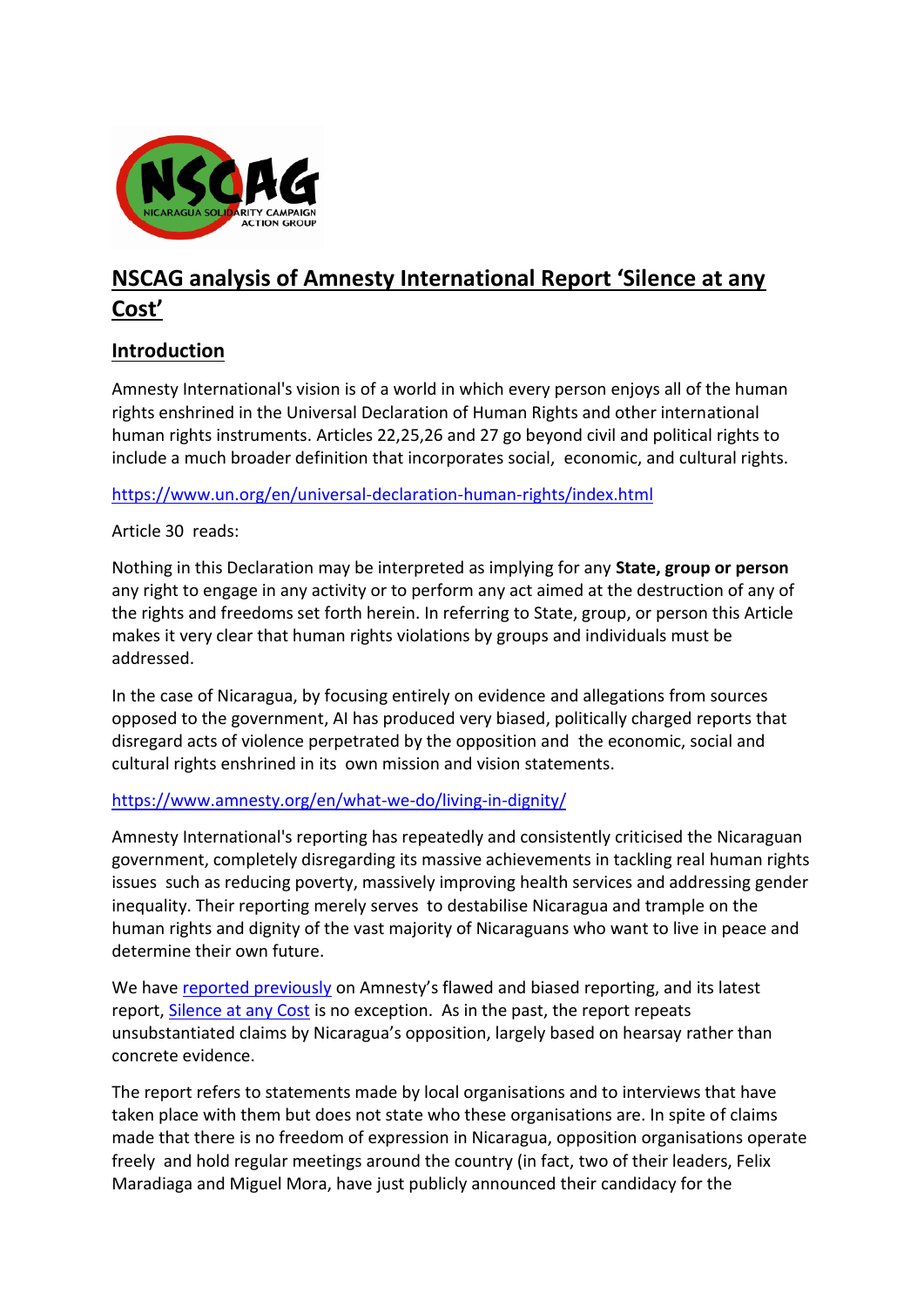Presidency, and several others have made their interest clear). We have therefore asked Amnesty which organisations they spoke to and see no reason why they would not be able to supply us with this information. To our knowledge, they did not speak to any of Nicaragua's trade unions, nor did they speak to any members of the very extensive network of associations and cooperatives in the country.

## **Dismissing the Truth**

The first page of the report repeats previous allegations made by Amnesty that '*During April and May 2018, the authorities used excessive, disproportionate and often unnecessary force, implementing a sometimes deliberately lethal strategy against protesters. The government's refusal to halt the repression in the ensuing months continued to add to the number of deaths and injuries at the hands of State agents and pro-government armed groups with links to the government, increasing social outrage. Numerous neighbourhoods responded to the repressive strategy by erecting barricades and, on occasions, using homemade mortars to defend themselves. In response, in July 2018, Ortega announced "Operation for the Peace" (Operación para la Paz), known as "Operation Clean Up". This consisted of forcibly destroying the barricades and sending combined groups of pro-government armed groups and national police officers to confront those who were demonstrating'.* 

As we pointed out in our report [Dismissing the Truth,](https://jwp.e46.myftpupload.com/wp-content/uploads/2019/02/Dismissing-the-Truth-with-links.pdf) Amnesty has consistently ignored the violence perpetrated by opposition groups in 2018, violence from which millions of Nicaraguans suffered hugely. Testimonies of some of those who suffered can be found [here](https://afgj.org/nicaragua-2018-uncensoring-the-truth) Opposition supporters engaged in kidnappings, torture and murder of ordinary people who happened to be Sandinista supporters or government workers, in addition to the killings of and injuries to the police. Opposition protesters destroyed or damaged buildings and vehicles of municipal authorities, government ministries, schools and even pre-schools, hospitals and health centres as well as hundreds of private homes and businesses. The estimated cost to Nicaragua's economy was almost US\$1 billion with the loss of nearly 120,000 jobs. *Dismissing the Truth* includes a case study of one region showing how AI might have carried out a balanced appraisal of the violence and who caused it. It shows that, over a similar period to that covered by AI reports, half the deaths reported as linked to the protests in this region had other causes, and of the protest-linked deaths, all but one resulted from opposition violence. *Dismissing the Truth* concludes that AI completely fails to establish its case that there is 'a strategy of indiscriminate repression' on the part of the Nicaraguan government

The barricades referred to by Amnesty as being set up by protesters to defend themselves were in fact roadblocks set up by the opposition which paralysed the country for several months. They created 'no-go areas' in cities and on major highways throughout the country with no entry for police and no law enforcement. They provided a means of controlling the resident population, who were subject to checking of documentation, systematic extortion, threats and – in many cases – robbery, violence or even kidnapping, rape, torture and death. In violation of the right to freedom of movement the country's transport system was brought to a halt. And with regard to the home-made mortars, makeshift weapons were used in huge quantities: their production was on an industrial scale and their use was widespread, as evidenced by the fact that 22 police officers were killed and 401 injured by bullets, quite apart from deaths and injuries to civilians. In addition, there was widespread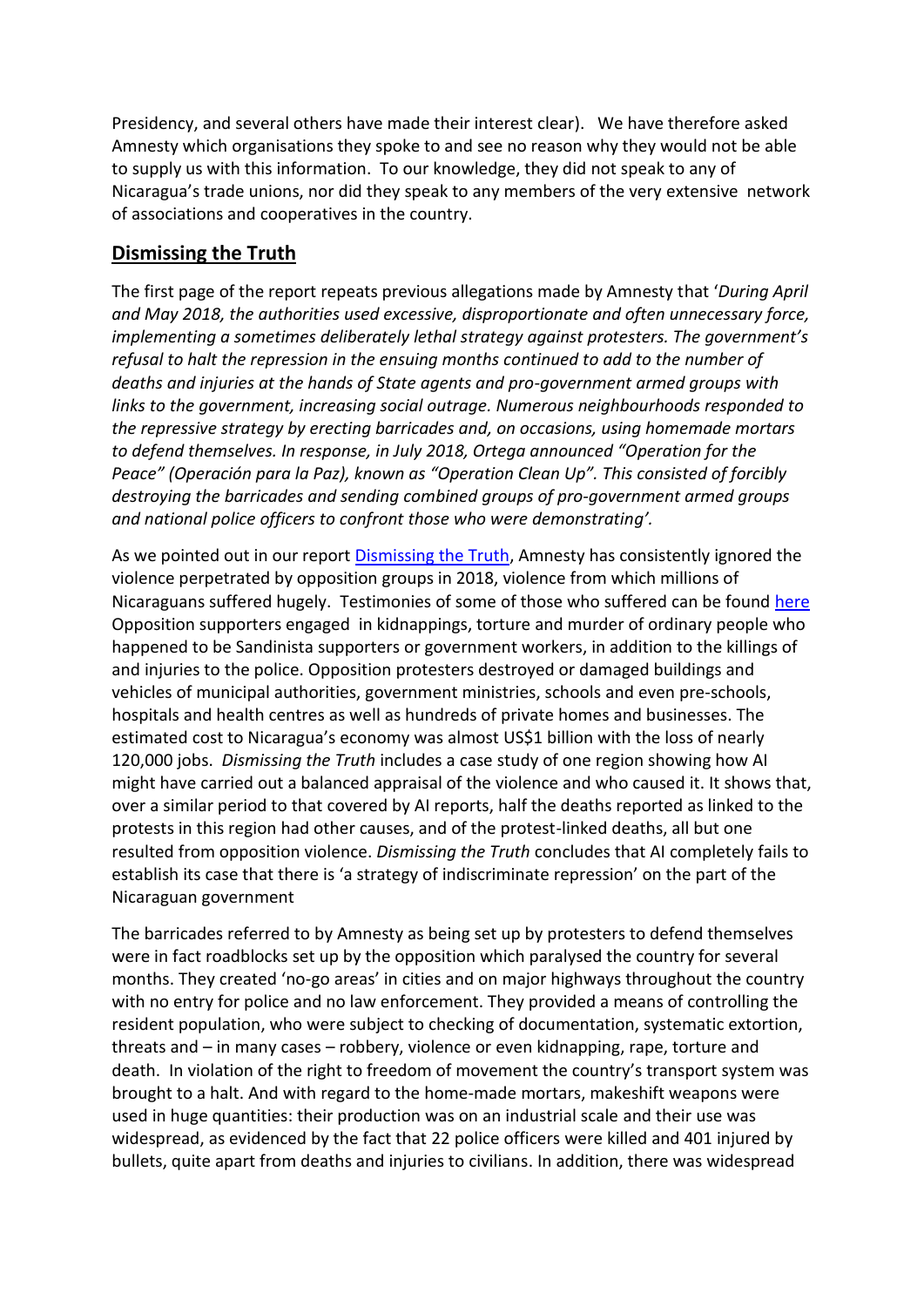use by the opposition of rifles, shotguns and even heavier weapons such as AK47s, a fact never conceded by Amnesty.

## **'Political Prisoners'**

Amnesty continues to assert, as it has done in previous reports, that even those imprisoned for violent and criminal acts in 2018 were imprisoned for their 'activism' and that their imprisonment is 'politically motivated'.

The report states that '*Despite the government's commitment, in March 2019, to release all those detained in the context of the protests, it is estimated that as of November 2020 there are still more than 100 such people in prison'*. This statement gives lie to the fact that those detained are not political prisoners but people charged with violent criminal acts (see our earlier report on this [here\)](https://www.nscag.org/news/article/252/NSCAG-debunks-Amnesty-claims-about-political-prisoners) but the footnote to this assertion makes it clear that this information is sourced from an article by one of Nicaragua's main opposition groups, the Civic Alliance.

AI continues to argue that there are over 100 'political prisoners' in Nicaragua, despite the various amnesties that the government has held, and ignoring the fact that those who have been re-arrested in 2020 (many of whom were previously amnestied in 2019) committed serious crimes. A notable feature of the report (as with previous ones) is that the only reference to 'victims' is to the alleged 'political prisoners'; Amnesty and other 'human rights' bodies regularly ignore the suffering of the many victims of opposition violence, and indeed they consistently report the situation as if the 'political prisoners' are obviously innocent, disregarding the real crimes carried out (including ones since 2018).

# **Prison Conditions**

In the section relating to prisons, Amnesty states that there have been no visits to prisons from human rights organisations since 2010. They base this on a report by the Nicaraguan Centre for Human Rights (CENIDH) whose reporting on human rights has been found [wanting](http://tortillaconsal.com/tortilla/node/3859) on numerous occasions.

Amnesty fails to mention that from 15-19 February 2021, the Prison Advisor of the Regional Delegation for Mexico and Central America of the International Committee of the Red Cross (ICRC), Mrs. María Noel Rodríguez Tochetti, visited Nicaragua to learn about the actions and activities carried out by the authorities within the framework of the National Penitentiary System. During the visit, she toured the facilities of the Modelo Prison System, Tipitapa, the Comprehensive Women's Prison Establishment (EPIM, known as La Esperanza), La Granja located in Granada and the Judicial Assistance Directorate (DAJ) of the National Police, in order to learn about the activities carried out by the prisoners and their reintegration into society once they have served their sentences, within the framework of the ICRC's humanitarian mandate.

Mrs Rodriguez also provided training on "Prison Management with a Human Rights Approach" to directors, deputy directors, inspectors, control and security personnel, the Medical Department, the Penitentiary School and the Legal Counsel of the Prison System,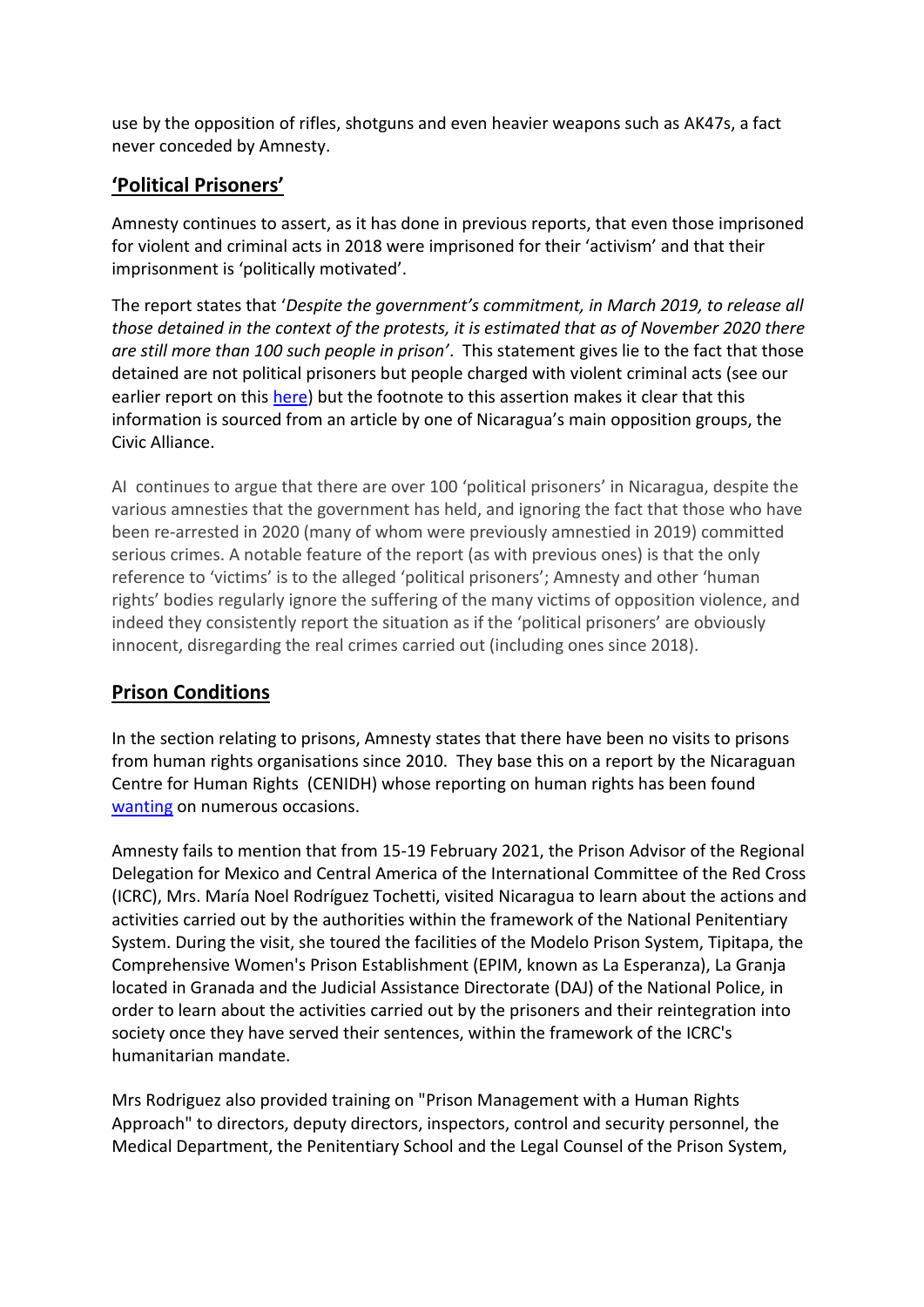#### training provided at the Penitentiary School, in conjunction with prison staff from the Ministry of the Interior.

An earlier visit from the ICRC took place in January 2019 with a visit to prisoners in "La Modelo" and "La Esperanza" prisons and the "El Chipote" judicial support directorate. These visits had the purpose of preventing or responding to certain humanitarian issues that may arise in connection with deprivation of liberty and the ICRC's findings were shared with the relevant authorities at the time. And in August 2019, the Nicaraguan Ministry of Governance and the ICRC signed a cooperation agreement to strengthen protection and respect for the human rights of all prisoners in the National Penitentiary System.

Amnesty's report also refers to the COVID-19 pandemic in relation to prisons, ignoring the fact that Nicaragua, through early strict measures and a community-based health model, has kept the coronavirus death rate at one of the lowest in the world and the best in the whole of Central America. In May 2020, the Ministry of the Interior released 2,815 prisoners, who had committed less serious offences, into house arrest in order to reduce the risk of infection in the prison system and contain the spread of the pandemic. This included elderly people with chronic illnesses. At the government's request the International Committee of the Red Cross (ICRC) was an observer at the family reunification event.

While prison conditions in Nicaragua have attracted Amnesty International's attention, it has ignored the far worse conditions in Honduran prisons where there have been many COVID-related deaths, including those of political prisoners such as dissident journalists.

# **The Foreign Agents Law**

The report goes on to refer to new laws which it alleges have been passed 'to silence criticism and dissent'. With regard to the Foreign Agents Law, NSCAG has produced a detailed explanation of the law which can be found [here](https://www.nscag.org/news/article/333/nicaraguas-foreign-agents-law-explained) . The intention behind the law is to create a tool that allows Nicaragua to ensure or prevent foreign powers, countries, governments, agencies or organisations from interfering in Nicaragua's domestic affairs or national domestic policy, something that not only Nicaragua seeks to condemn, but very much something that international organisations and governments of all kinds also condemn. Amnesty's report states that 'between November and December 2018, authorities cancelled the legal registration of at least nine organizations. By the end of 2020, at least one more organization had joined the list'. It fails to mention that there are some 5,000 NGOs in Nicaragua; the vast majority of them are engaged in legitimate activities around health and social issues for example and none of them will be restricted by this law which is targeted solely at a minority of organisations who have been heavily funded by the US merely to act as proxies for US and right-wing opposition ambitions in the country.

Regarding the law on cybercrime, to which Amnesty's report also refers, this arose from the desire to curb the massive "fake news" campaigns that began in 2018, with announcements of deaths that never took place. It also aims to prevent social media posts that call for attacks on people or publicise violent crimes such as torture by filming them and posting them. Most recently, there have been [campaigns](https://juventudpresidente.com.ni/coronavirus-y-noticias-falsas-en-nicaragua/) aimed at convincing people with COVID-19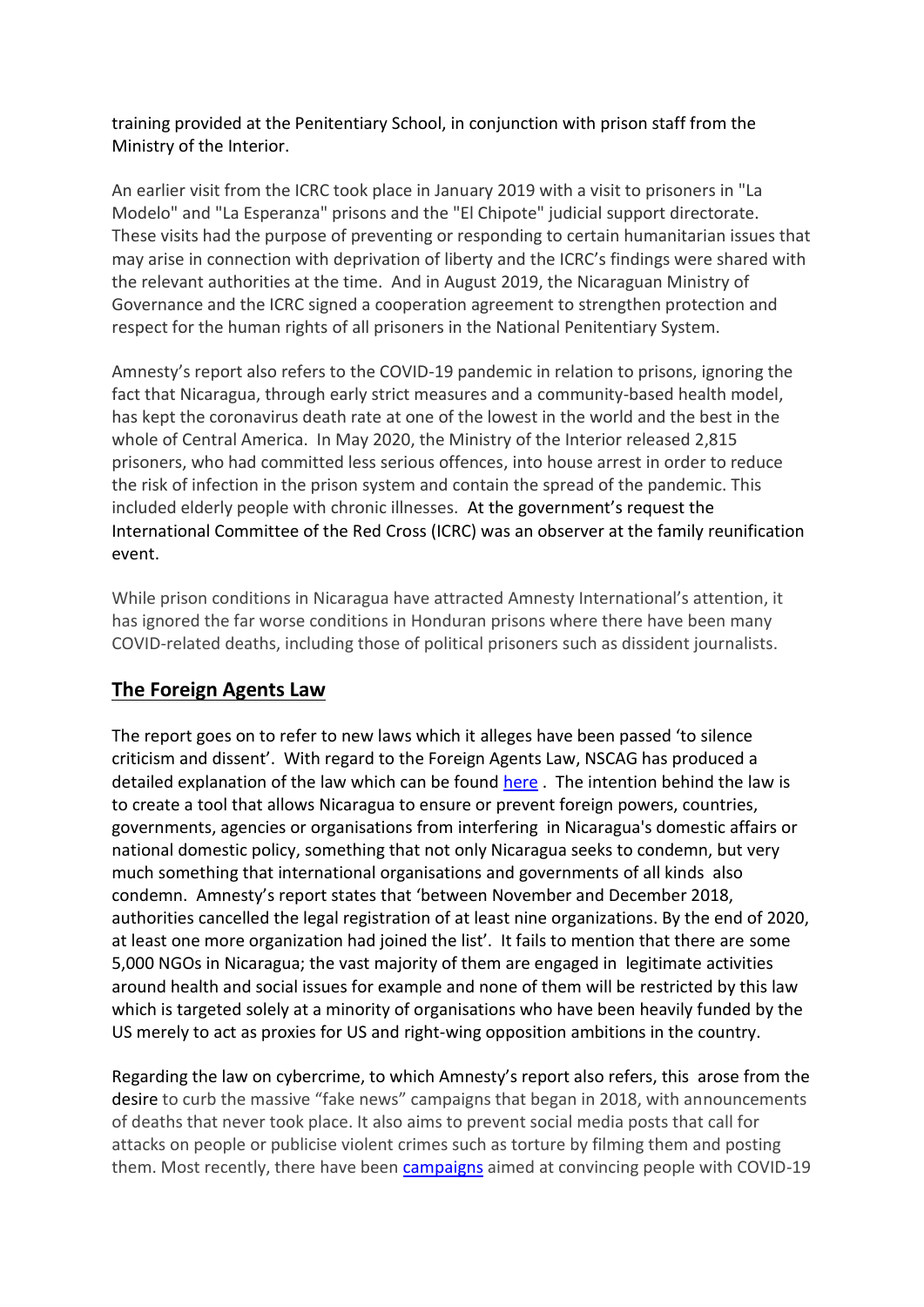symptoms not to go to hospital, and these undoubtedly did deter some people from getting help and made it more difficult for the government to control the pandemic.

Within the context of the new laws, Amnesty cites the cases of Lucia Pineda and Miguel Mora of 100% Noticias. What they fail to mention is that on 29 May 2018, Mora made the false claim that its TV studio was under attack by government sympathisers. He appealed for opposition activists to respond by attacking the Sandinista radio station, Nuevo Radio Ya. They proceeded to set the building alight, holding over 20 radio staff under siege and then shooting at firefighters and police attempting to control the fire and rescue those inside. Only the bravery of the rescue services and the radio station staff prevented more severe injury and loss of life. The building was destroyed. In the case of Lucia Pineda, she deliberately reported that the Granada town hall was being burned down by Sandinista mobs, when it was in fact opposition vandals who travelled from Masaya to attack it. These are just two examples of the lies promulgated by 100% Noticias and which have had the effect of promoting and fomenting opposition violence.

## **Asylum seekers or migrants looking for employment?**

The graphic in the final part of Amnesty's report states that over 100,000 people have been 'forced to leave the country'. This seems to be based on a [briefing](https://www.unhcr.org/uk/news/briefing/2020/3/5e6759934/years-political-social-crisis-nicaragua-forces-100000-flee.html) on asylum seekers in Costa Rica published in March 2020 by the United Nations High Commissioner for Refugees, UNHCR. This briefing is extremely misleading for anyone unfamiliar with the local situation, especially as regards the long history of migration from Nicaragua to Costa Rica over many decades. It is disappointing also that the briefing bears little resemblance to reality and is clearly unbalanced, based as it is on testimony from Nicaragua's opposition with zero input from Nicaragua's own migratory authorities.

The briefing completely ignores the regular movement of thousands of Nicaraguan workers and their families to and from Costa Rica that has been a constant phenomenon for over fifty years. Estimates of the number of Nicaraguans living either legally or without documents have ranged from between 500,000 to over 800,000 ever since the war years of the 1980s. Costa Rican officials have themselves said that many claiming asylum were already living in Costa Rica before the crisis.

The briefing from which Amnesty has taken its figure of 100,000 fails to mention the numerous atrocities committed by so-called 'peaceful' protesters and gives no context as to why these people might have fled Nicaragua to escape justice. The fact is that those fleeing from Nicaragua included people who had committed heinous, violent criminal acts – for example, the group that kidnapped, tortured and murdered police officer Gabriel de Jesús Vado Ruíz on 14-15 July 2018 are known to have fled to Costa Rica. For their part, the Costa Rican authorities themselves have denounced the violence of many so-called refugees.

NSCAG has examined the UNHCR briefing in detail and more can be found [here](https://www.nscag.org/news/article/299/Key-facts-omitted-from-ill-judged-UNHCR-Briefing-on-Nicaraguan-Asylum-Seekers) .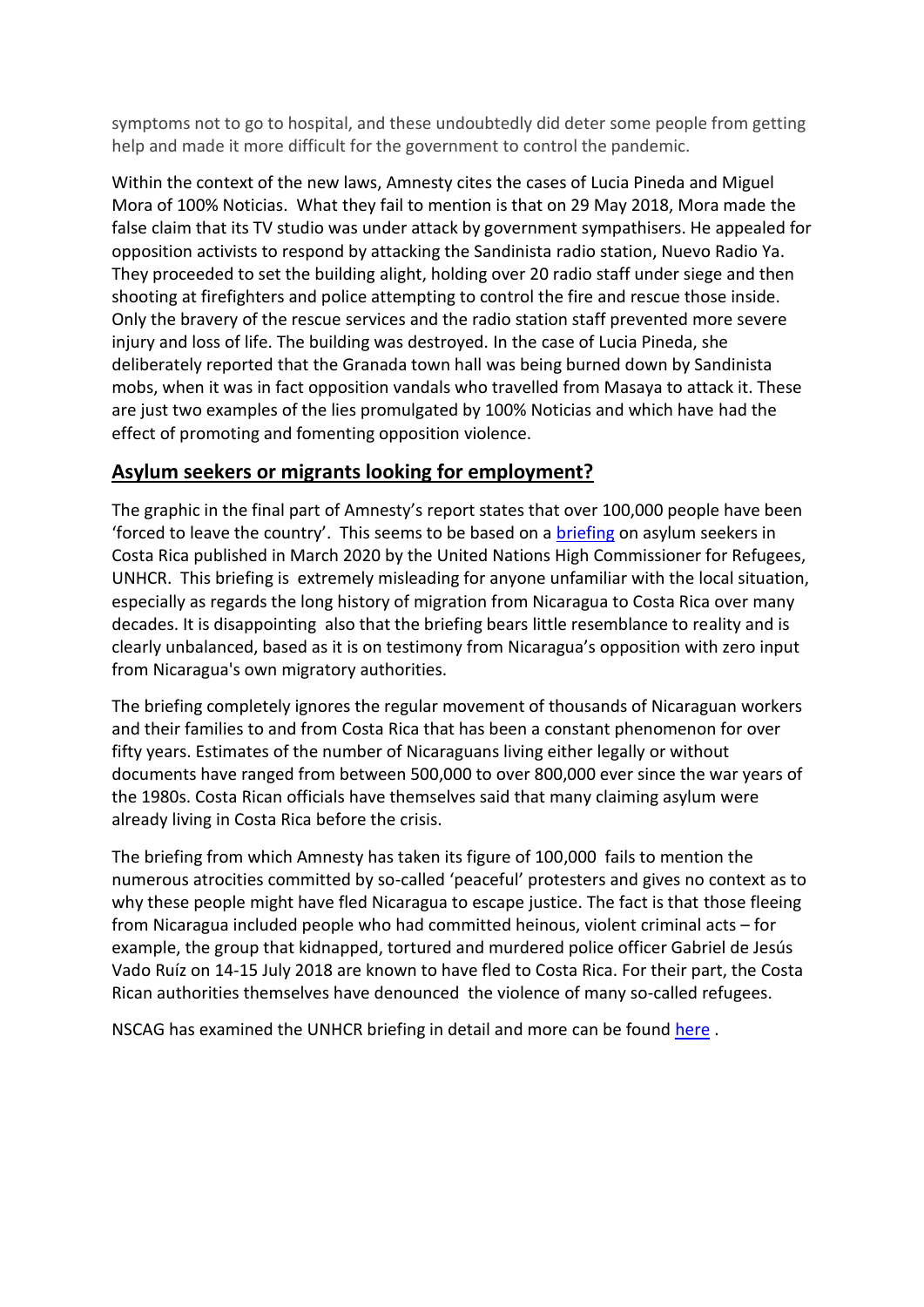# **Amnesty's sources – CENIDH and the IACHR**

Much of the information in Amnesty's report is gleaned from two sources – CENIDH and the IACHR (Inter-American Commission on Human Rights).

Amnesty states that *'From the start of the mass protests in 2018, CENIDH, one of Nicaragua's oldest and most respected human rights organizations, with staff and volunteers in every corner of the country, was at the forefront of documenting the hundreds of cases of crimes under international law and human rights violations that were taking place.'* The reality is that CENIDH has never made any attempt at political neutrality – indeed, it was opposed to the Sandinista government well before the failed coup attempt of 2018. However, when the attempt to oust Nicaragua's democratically elected government began in April 2018, CENIDH became a key part of the opposition's propaganda machine. The organisation published regular reports whose bias was made obvious by the language, for example referring to the "dictatorial regime" of Daniel Ortega and Vice President Rosario Murillo.

CENIDH's initial report, issued on 4 May 2018, immediately exaggerated the numbers of deaths by recording six fatalities on the first day of the violence (April 19), all but one attributed to the government, when in fact there were only three: a police officer, a Sandinista defending a town hall from attack, and an uninvolved bystander. By late July, CENIDH's fifth report logged 302 deaths, all attributed to "state terrorism." Enrique Hendrix, a resident of Managua, went systematically through the accounts of deaths published by 'human rights' bodies including CENIDH.His [report](http://www.tortillaconsal.com/tortilla/node/3546) *'Monopolizing death: Or how to frame a government by inflating a list of the dead'* found that CENIDH's list included a suicide, traffic accidents and various duplications or unexplained deaths. In total, of the 167 deaths included in their early reports, just 31% (51 people) were actually protesters who had died in the conflict.

Similarly, the IACHR (part of the Organisation of American States, OAS) demonstrated a complete inability to carry out an objective investigation which took proper account of the opposition's violence. It collaborated closely with CENIDH, relying extensively on its highly questionable data, and lobbied on behalf of CENIDH, calling for the legal arm of the OAS, the Inter-American Court of Human Rights, to take action to pressure the Nicaraguan government to protect it.

In May 2018, Paolo Abrao, head of the IACHR, far from being a neutral observer, openly [declared his support](https://www.youtube.com/watch?v=ymIwDRRo4eg) for student protesters when they had just violently held up a bus full of people returning from a peace demonstration, resulting in various injuries. And in July 2018, the IACHR published a heavily biased report *['Human Rights in the context of social](https://www.nscag.org/news/article/246/nicaraguan-government-rejects-biased-iachr-report)  [protests in Nicaragua'](https://www.nscag.org/news/article/246/nicaraguan-government-rejects-biased-iachr-report)* which ran into 50 pages and made not one mention of the kidnappings, torture and killings meted out against pro-government supporters and Sandinistas by the extreme right wing opposition and armed thugs, basing its findings solely on testimony received from or reported by members of the opposition or gleaned from media hostile to the Nicaraguan government. It even included the deaths of people supposedly killed by police brutality who were still alive.

The COVID-19 pandemic has given the IACHR yet another excuse to attack the Nicaraguan government. In May 2020, they issued a lengthy missive which concluded by expressing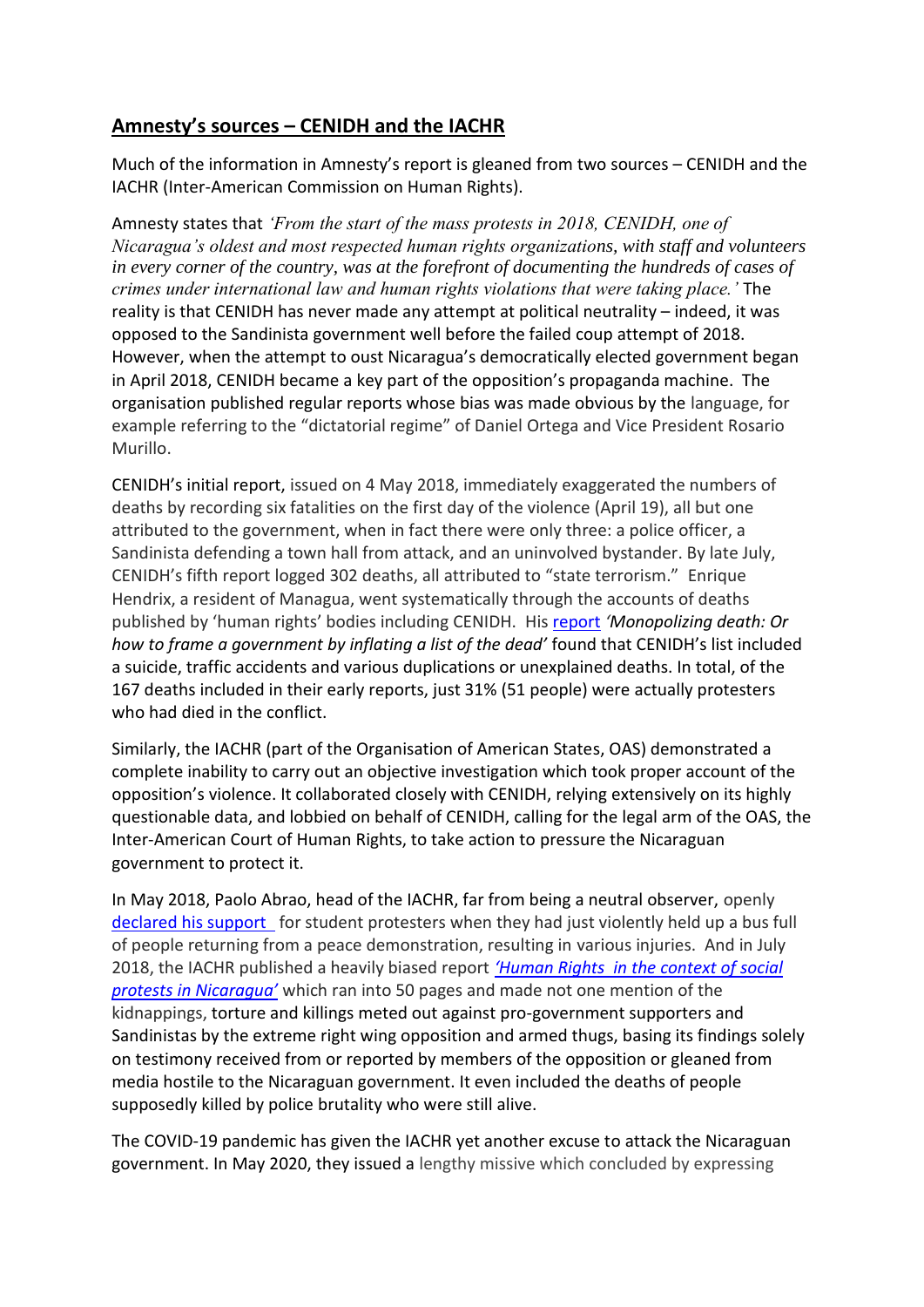'concern over the Nicaraguan population's access to the right to health,' ignoring the fact that Nicaragua has far more free, public hospitals than neighbouring Honduras (which has a 50% greater population), that 19 of these have been built since 2007 when the Sandinistas returned to power, and that Nicaragua spends a bigger proportion of its government budget on health than practically any other country in the Americas. The Inter-American Development Bank has ranked Nicaragua second in Central America and fourth in all of Latin America in health investment.

In July 2020, NSCAG joined with the **Alliance for Global Justice** and others to send an open [letter](https://www.nscag.org/resources/eaaf_situ_open_letter_.pdf) to the President of the Inter-American Commission on Human Rights and to the IACHR Interdisciplinary Group of Independent Experts on Nicaragua, the Argentinian Team of Forensic Anthropology and SITU Research of New York. The letter expressed concern about very serious shortcomings in a video documentary released by these organisations in May 2020 relating to events leading to the deaths of three Nicaraguan citizens demonstrating against the government on  $30<sup>th</sup>$  May 2018. The letter highlighted the fact that while the video documentary acknowledged that there was no conclusive evidence, it still argued that circumstantial evidence overwhelmingly suggested that armed police officers or Sandinista supporters indiscriminately killed three protesters who died that day, as well as other people also shot dead in the same set of incidents. The video documentary reinforced the unjust and extremely dishonest claim by Nicaragua's political opposition, repeated, with no serious attempt at independent corroboration, by the Interdisciplinary Group of Independent Experts organised by the Inter American Human Rights Commission of the Organization of American States, that the country's Sandinista government deliberately used disproportionate lethal force against peaceful protesters during the violent failed coup attempt between April 18th and July 17th 2018.

As stated above, the IACHR is part of the OAS, an organisation which receives most of its funding from the US. In fact, the 2018 Congressional Budget Justification stated very clearly that the OAS "promotes U.S. political and economic interests in the Western Hemisphere by countering the influence of anti-U.S. countries such as Venezuela." Under the leadership of its fanatically pro-US secretary-general, Luis Almagro, the OAS has become a full-bore weapon of regime change targeting independent leftist governments in Latin America. As well as setting its sights on Nicaragua, the OAS played a crucial role spreading lies to drive the military coup in Bolivia, violated its own charter in its strong backing of the Trump administration's coup attempts in Venezuela.

## **Conclusion**

Once again, Amnesty has produced a flawed and biased report based almost entirely on the testimony of opposition activists and NGOs and a right-wing media with a long history of hostility towards the Nicaraguan government. The report, by Amnesty's own admission, is based on just 18 interviews and makes bold statements such as '400+ health professionals fired' with not a shred of hard evidence to back this up.

Amnesty's sustained attacks against and targeting of Nicaragua may be to a large extent laid at the door of their Americas Director, Erika Guevara-Rosas. Even before the 2016 Nicaraguan elections, when Daniel Ortega and the FSLN were elected with 72% of the popular vote, she wrote a [piece](https://www.amnesty.org/en/latest/news/2016/11/four-things-you-should-know-about-the-other-election-this-week/) telling her readers about four things they should know about the election. In this piece, she directly attacked the government's record on maternal